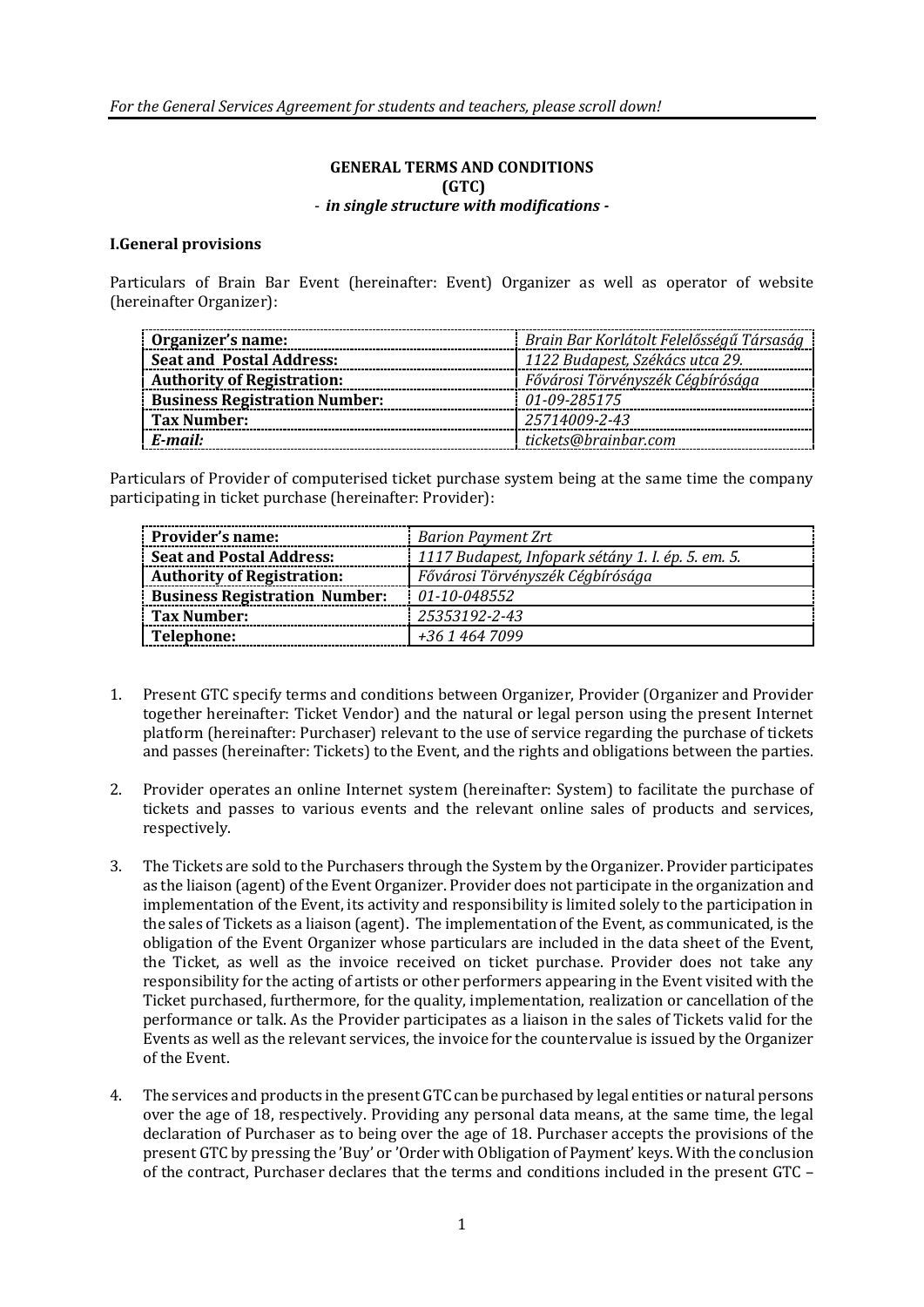with special regard to the information in Point II of GTC – have been taken note of and accepted as obligatory to them.

- 5. The contract concluded is constituted as a written contract. The conclusion of the contract is certified by the data relevant to the purchase provided and electronically saved by the Purchaser, which data are saved and guarded by the Organizer until the deadline defined in the legal provisions of accounting and taxation. The data typed by the Purchaser, the data regarding the product and guarded in the Organizer's System, the confirmation of the transaction as well as the wording of the GTC respectively, form together the written contract as a whole. The written contract is not filed by the Organizer separately, however, they assure that the governing text of the GTC of the day as well as the data and confirmation defined in the previous sentence are safeguarded according to the rules made possible by GDPR.
- 6. Organizer informs Purchaser and Purchaser explicitly accepts that Organizer has the right to modify GTC without prejudice. In case of modification, Organizer informs Purchaser by publishing it on their website.

#### **II. Information prior to concluding a contract, according to Act No 45/2014. (II. 26) paragraph. 11., relevant to distance contracts**

- 1. Dear Customers, Please kindly be aware of and accept the following:
	- o The essential features of the Event connected to ticket purchase can be found on the website. (brainbar.com). Comprehensive information can be found on the website about the currently available tickets and their prices. Prices include VAT. The Purchaser can see all data without registration, on the website of the Organizer.
	- o The name and contact (seat, postal address, telephone number, electronic mail address) of the Ticket Vendor are included in Point I. of GTC. The name and other identification data of the Organizer can be found on the Ticket and on the invoice.
	- $\circ$  The venue of the Ticket Vendor's business activity is the seat defined in Point I. Customers can send their complaints to any of the Ticket Vendor's contact addresses. Rules relevant to complaint handling are included in the present GTC, in Point XI.
	- $\circ$  The full amount of the countervalue for the contracted product or service, respectively, containing VAT, is shown on the purchase platform, where the gross ticket prices, handling charges and possible transport fees are presented. In addition to the gross prices shown here, the customer shall not have any additional costs. The amount of the countervalue includes all the costs relevant to the purchase in question.
	- $\circ$  The contract between the Ticket Vendor and the Purchaser is created for definite duration of time until the date of the Event (Until the end of the day that can be attended with the Event Ticket). The Organizer does not apply any contracts for indefinite duration of time or float fee contracts. The contract shall not be modified to be valid for an undetermined period of time.
	- $\circ$  As the countervalue of the Internet, mobile or other electronic connection (cell phone, telephone, computer, etc.), possibly a special method of payment (e.g.: mobile payment) for the sake of implementing the purchase, on the basis of the Purchaser's individual subscription or other contract, their telecommunications provider may charge a fee. The Ticket Vendor itself, however, does not apply any premium rate service.
	- o The prices presented include the full amount of the countervalue increased by tax, expressed in Hungarian Forint, that is, they include the amount of VAT. Due to the characteristics of the service there is no possibility for presenting unit prices. If the Purchaser is to pay handling fee for using the System, the System will show it exactly, during the purchasing process. The handling fee is the fee for the service of the Provider, it is not the amount calculated because of using a bank card or other methods of payment. The selected methods of payment may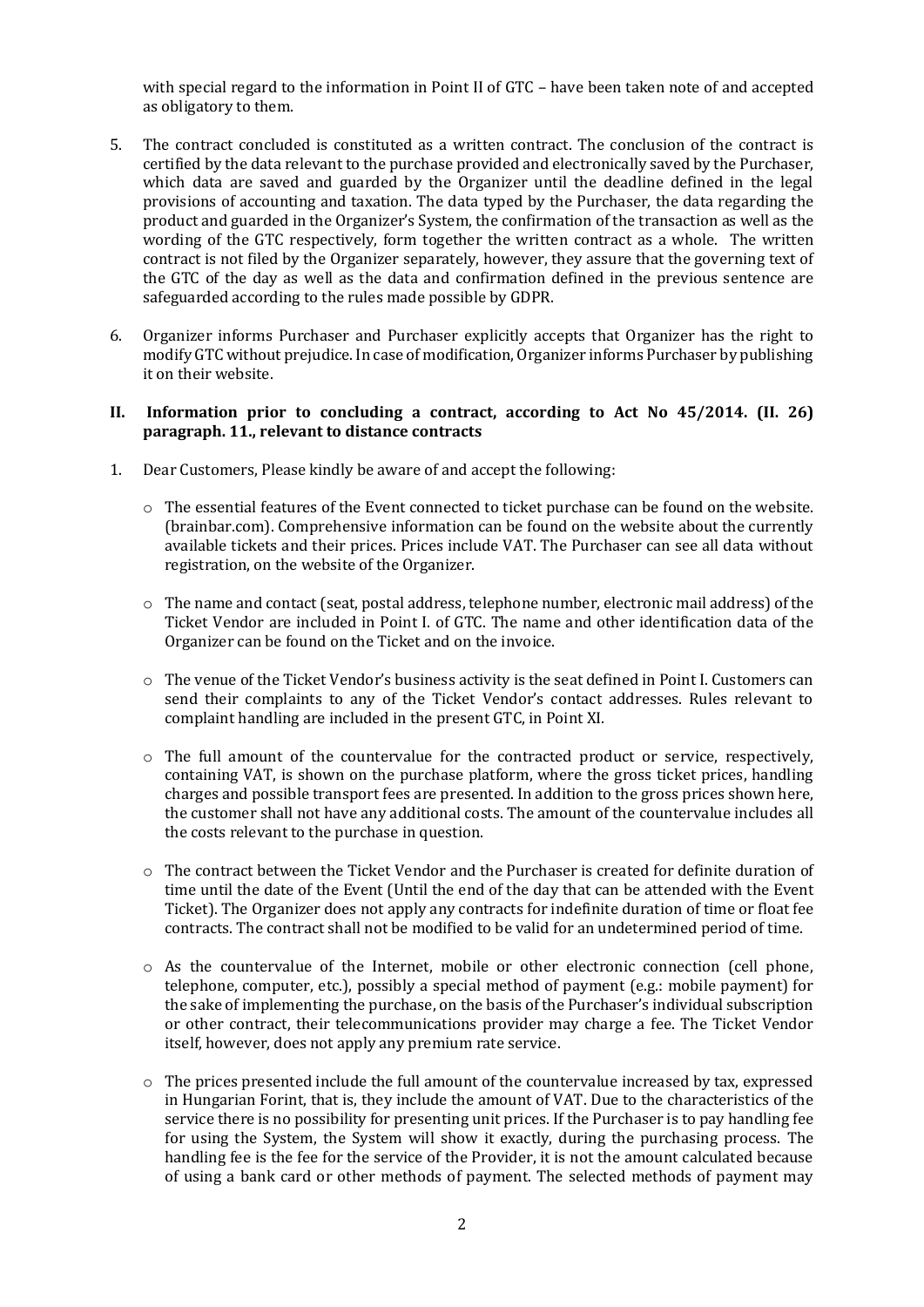induce further costs that are shown exactly by the System. The total amount of the countervalue includes all the costs. Payment and delivery of the electronic ticket to the e-mail inbox given by the Purchaser is practically performed in real time, instantly. There is no possibility to deliver e-tickets, they are sent by the Provider electronically. Fulfilment of the service is automatic, the deadline of fulfilment is immediate.

- o Information on the conditions of exercising withdrawal and termination rights to which customers are entitled is included in Point VII of the present GTC.
- $\circ$  Rules regarding warranty in respect of defects and products warranties are detailed in Point VII of the present GTC
- $\circ$  The Ticket Vendor does not perform transactions in the course of which, due to exercising customer's right of withdrawal and termination, customer would be obliged to reimburse Ticket Vendor's reasonable costs.
- o In the course of the purchasing process, Purchaser does not have any obligations apart from the settlement of the countervalue. The Purchaser does not provide any deposit or other financial collateral for the Ticket Vendor.
- $\circ$  For the sake of the operation of digital data content and technical protection, Organizer stores the data content on several hard discs on servers equipped with security systems. In case any of the hard discs get damaged, the system remains fully operational even with the remaining hard discs. Regular data backup of the full data content is performed, thus, in case of a problem, the original data content can be restored.
- o Organizer stores the upcoming data in MySQL data basis. Sensitive data are stored with encryption of appropriate strength.
- $\circ$  In case of a possibly arising legal dispute between Purchaser and Ticket Vendor, Purchaser is entitled to initiate out-of-court settlement through any of the contacts defined in the present GTC.
- o It is possible to settle disputes (customers' dispute) in out-of-court settlement between customer and company relevant to product quality and safety, the application of product liability rules, service quality, furthermore the conclusion and fulfilment of the contract between the parties, before a Panel of Conciliation. The name of the Panel of Conciliation competent according to the seat of Ticket Vendor is: Budapesti Békéltető Testület, (Budapest Panel of Conciliation)seat: 1016 Budapest, Krisztina krt. 99. III. em. 310., postal address: 1253 Budapest, Pf.: 10.

### **III. Confidentiality**

- 1. Provider is entitled to reject Purchaser's order in a justified case, especially in the case of receiving false or incorrect data and any kind of abuse of System or Tickets, respectively.
- 2. Purchaser is held fully liable in connection with their user name-password pair to their account and all types of purchases and activities through it, respectively.
- 3. Purchaser declares that their data have been provided in true manner on Organizer's website and in the System, respectively. Ticket Vendor excludes liability for damage due to misused, incorrect or false data or e-mail address given during purchase. Provider and Organizer are liable for fulfilment and invoicing according to the data provided. Ticket Vendor is entitled to delete obviously misused or false data, furthermore, they have the right to check Purchaser's authenticity. In case Organizer issues Tickets to individual names, with those not being transferable, Provider is entitled to check Purchaser's data in compliance with the way required by Organizer.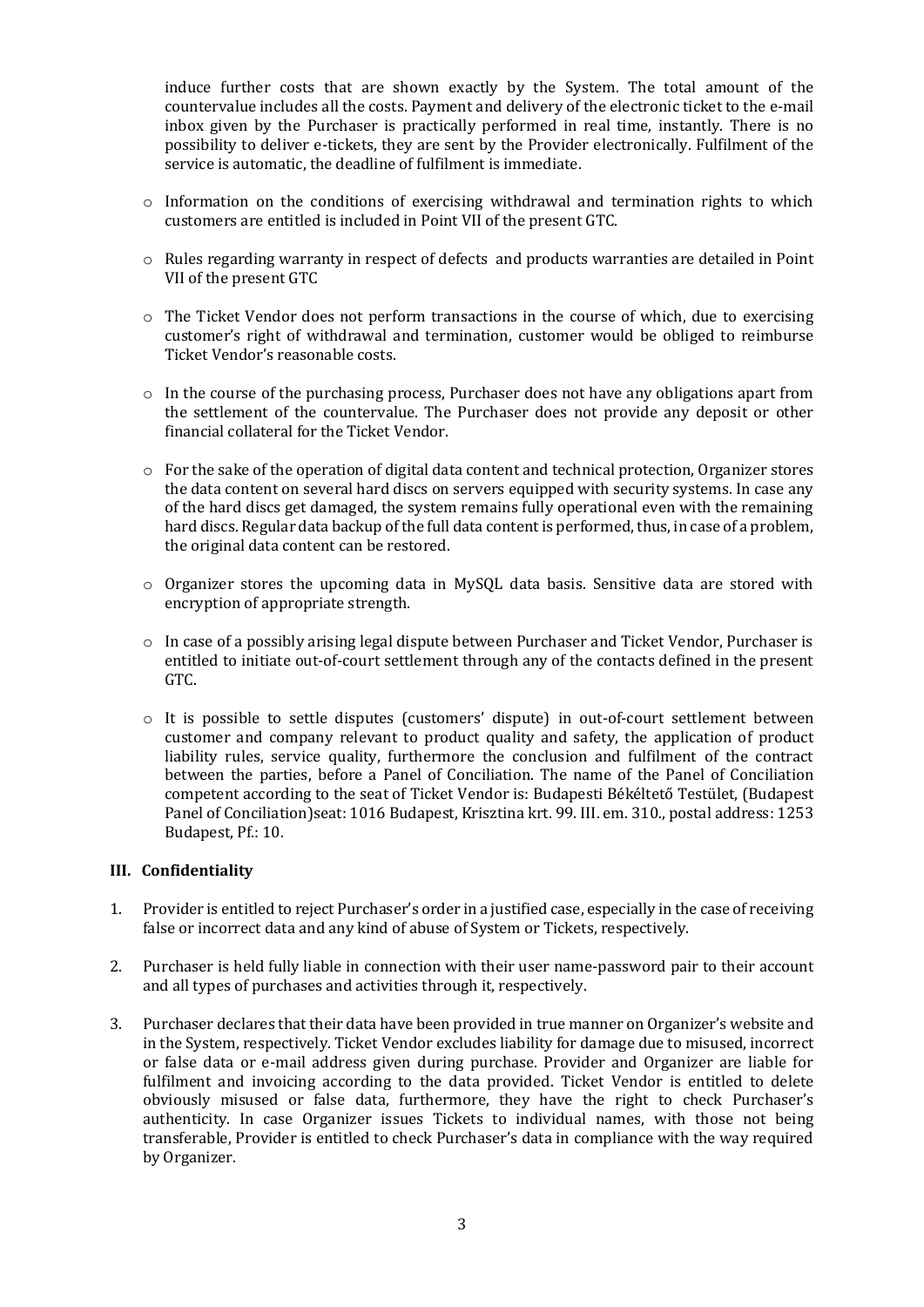- 4. Ticket Vendor handles Purchaser's data primarily for the purpose of fulfilment of the contract concluded with Purchaser.
- 5. In the course of purchase, Purchaser (on the so-called Basket side) has the possibility to modify or delete the content of the basket. Payment - depending on the selected method of payment - is made on Provider's platform. After payment there is no possibility for modifying or deleting the order.

In case of online purchase, on the official website of Event, Barion Payment Zrt. provides safe online payment. The General Terms and Conditions and confidentiality information of Barion Payment Zrt. can be seen on [https://www.barion.com/hu/jogi-informaciok/ w](https://www.barion.com/hu/jogi-informaciok/)ebsite. The bank card data of ticket purchaser do not get to Organizer. On payment by bank card, Purchaser is redirected to the payment page of Barion System, thus, payment is made directly on the site run by them and operating in compliance with the rules and safety requirements of international card companies. In the course of online purchase, the basket content is passed on to Barion Payment Zrt.

Organizer declares that in case of payment by bank card, no personal data whatsoever necessary for the payment transaction are handled, collected, stored and they have no access whatsoever to these data in any way. Furthermore, as for handling personal data, the provisions on Data Processing on Organizer's website (www.brainbar.com/GTC) are governing.

6. Regarding handling and storage of personal data, Organizer and Provider as well as possible data processors address them with reasonable care. For possible damage caused by attacks despite reasonable care, however, Organizer, Provider and data processors cannot be held liable.

## **IV. Process of online ticket purchase**

1. Settlement of the order's countervalue is possible according to the ways defined in the System. Settlement of the order's value is due when the order has been sent by Purchaser to Provider. The order's value is debited to the account attached to the bank card given by Purchaser. Organizer hereby informs Purchaser that all that is performed by them is redirecting activity between Purchaser and Provider operating the payment platform, therefore they do not participate in any way or to any extent in implementing the payment transaction.

For bank card payment, the applied Internet browser has to support SSL encryption. Provider, in case of successful transaction, immediately blocks the amount on the card and automatically notifies Organizer. Please, do not close browser window during the payment process!

- 2. After successful payment, ticket purchase takes place instantly, in real time and Purchaser receives the Ticket ordered in electronic form. In this way, Purchaser receives in 48 hours a confirmation of order and an e-mail (or other type of electronic message) confirming and containing the Ticket.
- 3. In case Purchaser should not receive the purchased tickets in a few minutes after purchasing, the cause of this may be a probable connection failure. It is important that in this case Purchaser should not repeat the transaction, but immediately get in touch with the Customer Service of Provider who addresses the problem. At the same time, in case Purchaser did not receive confirmation of the order in 48 hours, they are released from obligation of offer, thus, their order does not bind them and they are not obliged to pay for it and take it over.

### **V. Price, Terms of Payment and Delivery**

- 1. Detailed regulations as to settlement of price, methods of payment are included in Organizer's GTC.
- 2. For possible failures emerging through bank payment Ticket Vendor cannot be held liable.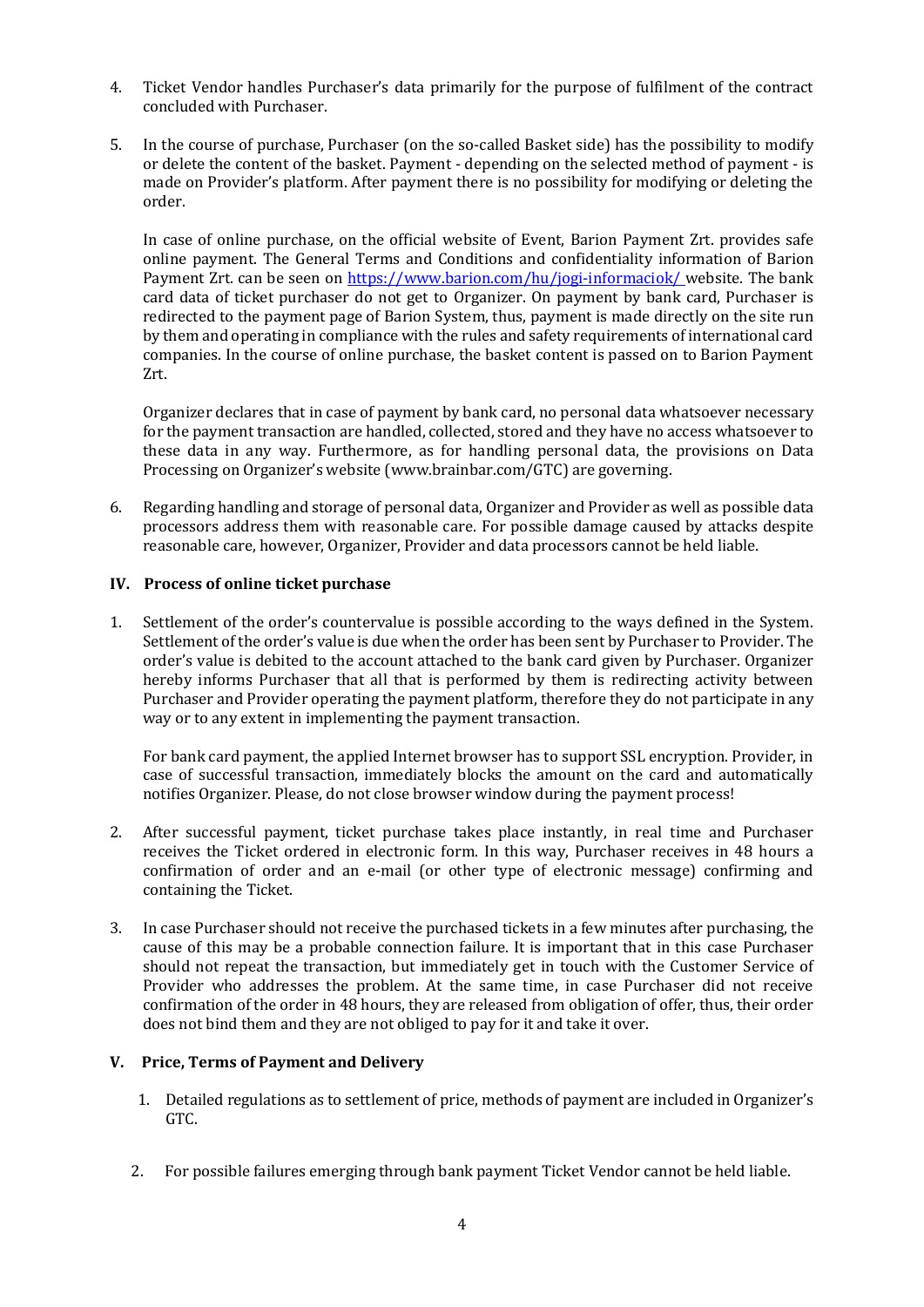- 3. The automatic confirming e-mail certifying purchase is sent by Provider to the e-mail address given by Purchaser. It is Purchaser who is held liable for any damage due to providing wrong email address.
- 4. Determination of Ticket prices is conferred solely on Organizer. Organizer reserves the right to change the Ticket price at any time. The right to modify prices does not apply to already initiated purchases.
- 5. There is no possibility to book without payment. Payment and delivery of electronic tickets to the e-mail inbox given by Purchaser is practically done in real time. There is no possibility for physically delivering e-tickets, they are delivered electronically by Provider. Fulfilment of service is automatic.
- 6. Electronic certificates of purchase are stored at Provider's own seat, at the server park appropriate for storing servers, respectively, while invoices in electronic form are safeguarded on the server of the Event Organizer's own at their seat.

## **VI. Ticket types**

- 1. **E-ticket**. Following the purchase, Provider sends an e-mail to the e-mail address given by the Purchaser, which is in the form of a link to be clicked on, or is an attachment, or is on a so-called landing page containing the e-ticket. The e-ticket is a full - value electronic ticket. The series of numbers and bar code on the e-ticket contains all the necessary information for electronic entry. The bar code can be checked electronically also on the venue of the Event.
- 2**. Self-printed ticket** For consequences and damage deriving from loss, theft, defective printing, copying, multiple printing, it is solely Purchaser who is held liable. Entry is made according to the first validation. Thus, the first ticket is valid that was accepted for entry with the given bar code by the Event Organizer's entry system. All further attempts of entry are invalid and therefore become ineffective, consequently, the presenter of such ticket can be rejected to enter independently of the fact that the person presenting it is the same as the one originally purchasing the e-ticket.

### **VII. Right of withdrawal and termination, warranty in respect of defects and product warranty**

- 1. Purchase can be interrupted at any time without consequences before clicking 'Pay' or 'Order with the obligation of Payment' keys. Purchaser, according to Government Decree No. 45/2014. (II.26.)29. §. Paragraph (1) point 1) , cannot exercise their right of withdrawal or termination, respectively, if the Ticket to the Event is valid for a given date (given day or deadline). In this case, Ticket Vendor is not in the position to either redeem the Ticket or reimburse the value of the purchase. (Except for the case if the talk is cancelled.)
- 2. Purchaser can claim warranty in respect of defects and product warranty defined in Act V. of 2013. on the Civil Code. Regarding the characteristics of the product as of the present GTC, claims relevant to warranty in respect of defects and product warranty, can be interpreted in a rather narrow sense.
	- 2.1. Warranty in respect of defects

In case of defective fulfilment of Ticket Vendor, Purchaser can seek claims of warranty against the company/ as of the following:

They can request correction or replacement, except for the case when fulfilment of claim selected from these is impossible or it would mean disproportionate additional costs for the company, compared to the fulfilment of other claim of theirs. If correction or replacement was not requested, or could not be requested, respectively, the proportionate reduction of countervalue can be claimed or the defect can be repaired by the Purchaser at company's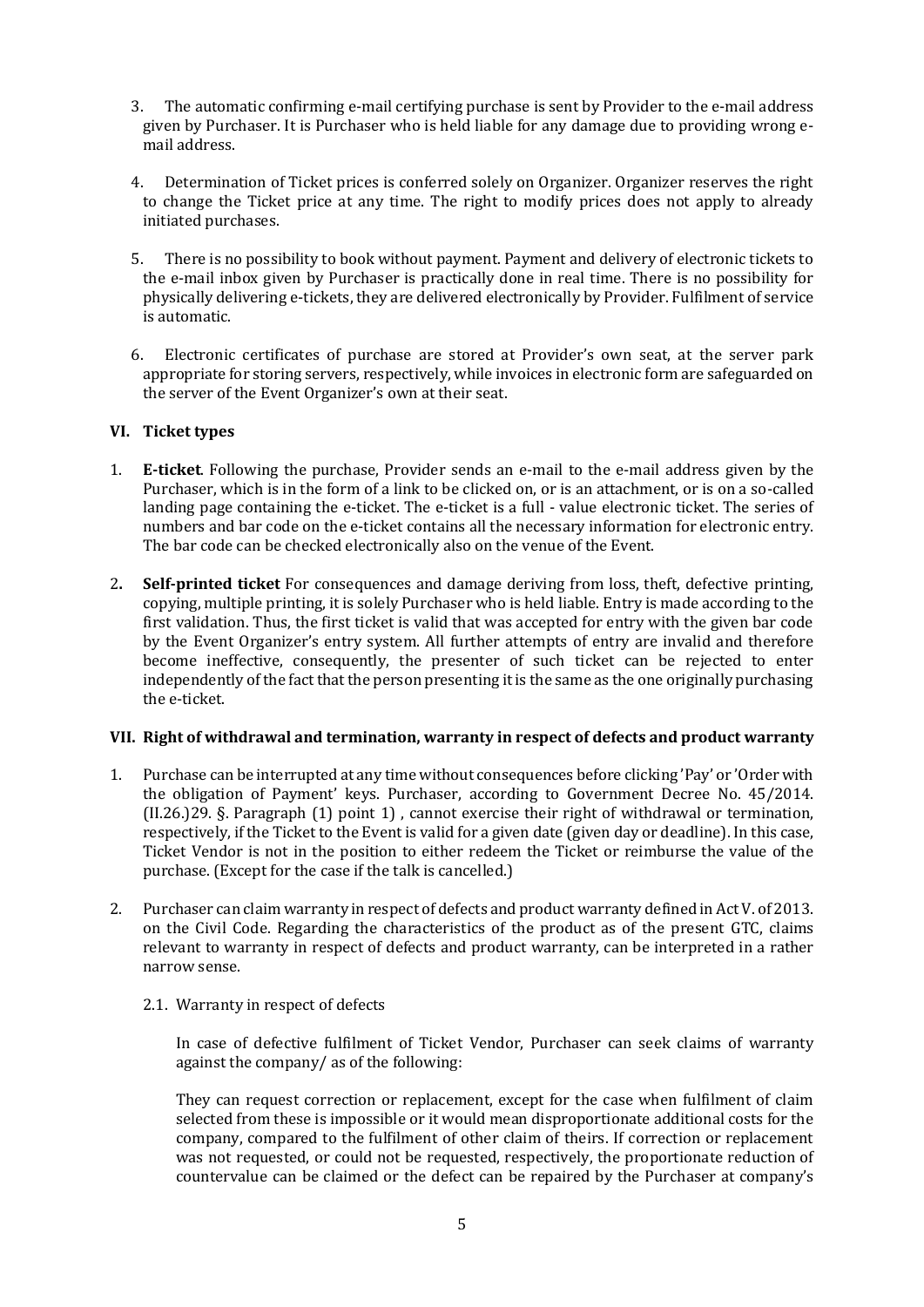cost or Purchaser can get someone else to repair it, respectively, or – as a last resort – they can withdraw from the contract. Purchaser can change from their selected right of warranty to other, the cost of which change, however, shall be borne by Purchaser, except for the case when it was justified or it was the company that gave grounds for it.

Purchaser shall communicate the defect immediately after having discovered it, but not later than within the period of two months after discovering the defect. At the same time, Purchaser cannot seek legal proceedings regarding their rights of warranty after the twoyear limitation period from fulfilment of the contract.

Within six months from fulfilment, apart from communicating the defect, there is no other condition of seeking legal proceedings regarding warranty in respect of defects if it is certified that the product or service, respectively, was provided by Ticket Vendor. Following the six months after fulfilment, however, Purchaser shall prove that the defect discovered by them had already existed at the date of fulfilment.

#### 2.2. Product warranty

In case of defect of goods (product) Purchaser – as to their choice – can seek legal proceedings regarding warranty in respect of defects or product warranty.

As a claim for Product warranty, only the repair or replacement of defective goods can be requested.

The product is defective when it does not meet the quality requirements effective at marketing or it does not have the features described in the manual provided by the manufacturer.

Claim for product warranty can be sought in two years from the product being marketed by the manufacturer. The right to do this is lost past this deadline.

Claim for product warranty can exclusively be exercised against the manufacturer or distributor of the goods. In case of product warranty claim, it is the Purchaser who shall prove the defect of the product.

### 2.3. Organiser's right of termination

The Organiser shall be entitled to terminate the legal relationship with respect to a particular Event or all Events for which the Purchaser holds a ticket or wristband with immediate effect if the Purchaser breaches any provision of these GTC in relation to their legal relationship with respect to any Event. In such event, the Organiser may refund or cancel the Purchaser 's ticket or remove the Purchaser 's wristband and the Purchaser shall leave the Event or refrain from entering. An Unauthorised Participant may not remain at the Event at all and must leave the Event immediately upon notice from the Organizer.

In addition to or instead of immediate termination, the Organiser may impose a partial (for a specific Event or individual Events) or total (for all Events organised by the Organizer) ban on the relevant Purchaser and Unauthorised Participant for a specified period (until the end of the relevant Event or for a longer specified period). After the expiry of the ban, the Organizer may impose specific conditions on the right to attend Events. If the Purchaser attends an Event during the period of the ban, or after the expiry of the ban, breaches the specific conditions imposed by the Organizer, they shall leave the Event immediately upon request by the Organizer.

### **VIII. Limitations of service**

1. Purchaser takes note that due to the nature of Internet, the continuous operation of the System may be interrupted without the preliminary information and intent of Ticket Vendor. Ticket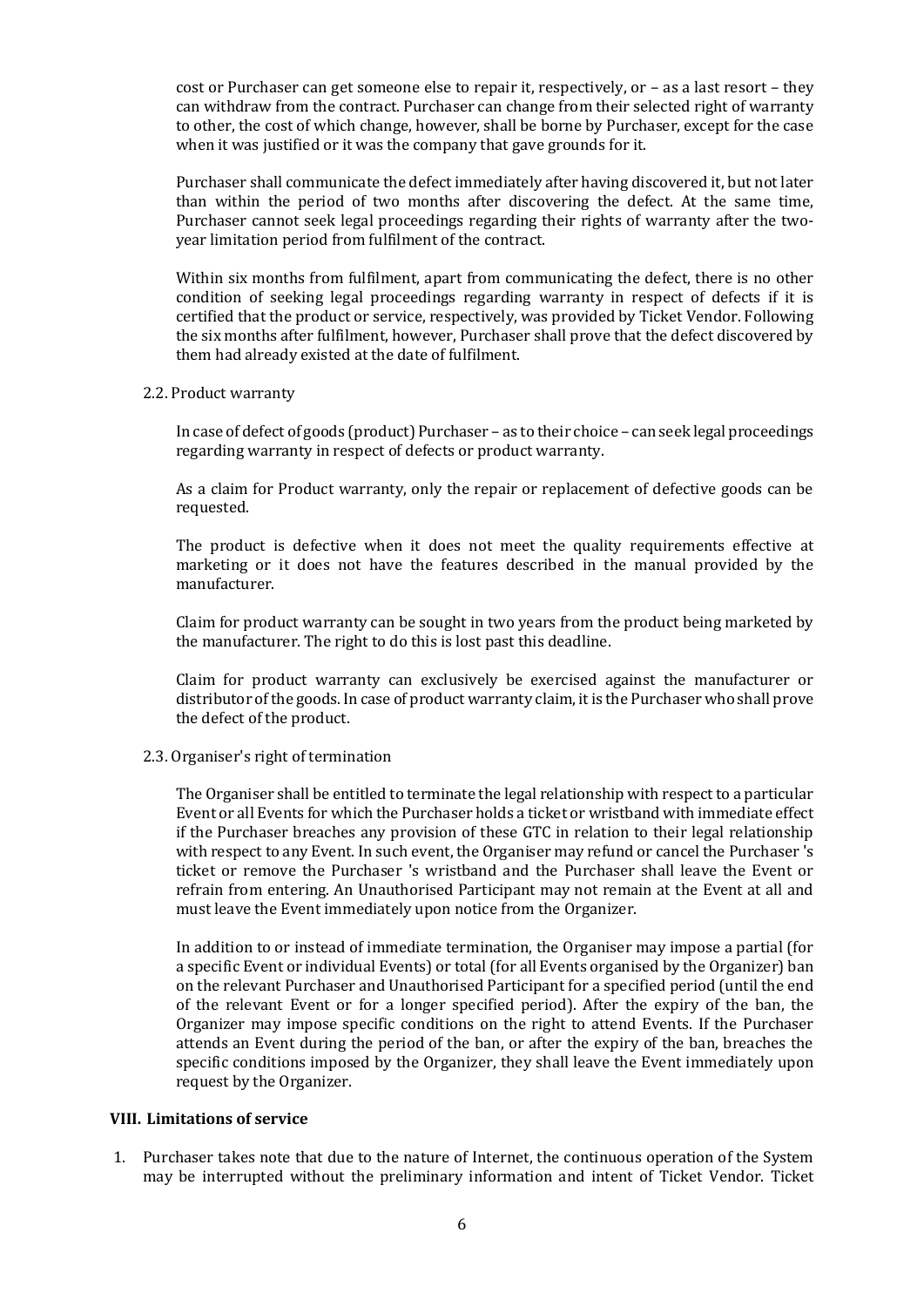Vendor therefore does not guarantee the error-free and uninterrupted service and operation of the website connnected to it, or that access to the service or website will be continuous and errorfree, respectively.

- 2. Ticket Vendor has the right, for the sake of the maintenance of the System and the website, or owing to other security principles, to partially or fully interrupt ticket sales without giving any preliminary information or notice.
- 3. It is for damage exclusively caused by Organizer through seriously negligent fault that they can be held liable. The extent of liability cannot exceed the value of purchase transaction.
- 4. Purchaser takes note that Organizer shall not be liable for any damage or abuse that arise through or in consequence of payment by bank card.
- 5. Organizer excludes liability for all damage caused by Purchaser or third party owing to activity breaching contract or being illegal or due to omissions.

### **IX. Rules relevant to Event**

- 1. As for participation in Event, legal relationship and obligation of service becomes effective between the person presenting the Ticket and the Organizer defined in the invoice, respectively. This legal relationship is defined by the regulations found on the official website of the Event and Organizer of the event, respectively.
- 2. If no other information is written on the Ticket, the Ticket gives the right of entry to the Event shown on it on one single occasion to the person presenting it, that is, for one person. It is not possible to replace the ticket in case of loss, damage or destruction.
- 3. The starting time shown on the Ticket is of informative nature, with the actual starting time being probably different.
- 4. The Ticket may contain digital or other security features that protect the Ticket against counterfeiting. If Organizer or security service operating on the venue of Event notice that the security elements on the Ticket are damaged or defective, they assume that there are signs of intent damage or they consider the Ticket to be reproduced or copied, they can refuse entry for the person presenting the Ticket, or can ask them to leave the area of Event. In case of refusal of access with such justification, Purchaser cannot seek legal proceedings for claim for compensation against Organizer.
- 5. Certain Tickets give the right of entry only to certain groups of users (children's ticket, adult's ticket, etc.) The existence of right is not investigated by Provider on purchase. Event Organizer is entitled to check through security service if the presenter of Ticket is entitled to use the special Ticket. Entry can be refused as long as right of use is not certified by presenter of Ticket. In case of exclusion for this reason, purchaser of Ticket or presenter of Ticket is not entitled to receive damages.
- 6. Event can be attended only on participants' own responsibility. Organizer of Event makes every reasonable effortfor the sake of safe and compliant implementation, Ticket Vendor cannot be held liable for any visitor behaving in a probably irresponsible, illegitimate way. Under the impact of stupor, drugs or any other mind–altering substance no person can attend Event even by presenting a valid Ticket.
- 7. Visitors breaching conditions of participation, the regulations of the institute serving as the venue of Event, respectively, or the instructions of security service and other bodies of law enforcement, can be removed by Event Organizer for the sake of the safe implementation of Event and for providing the undisturbed entertainment of visitors attending the Event. In case of exclusion for such reason, Organizer can not be obliged to pay damages.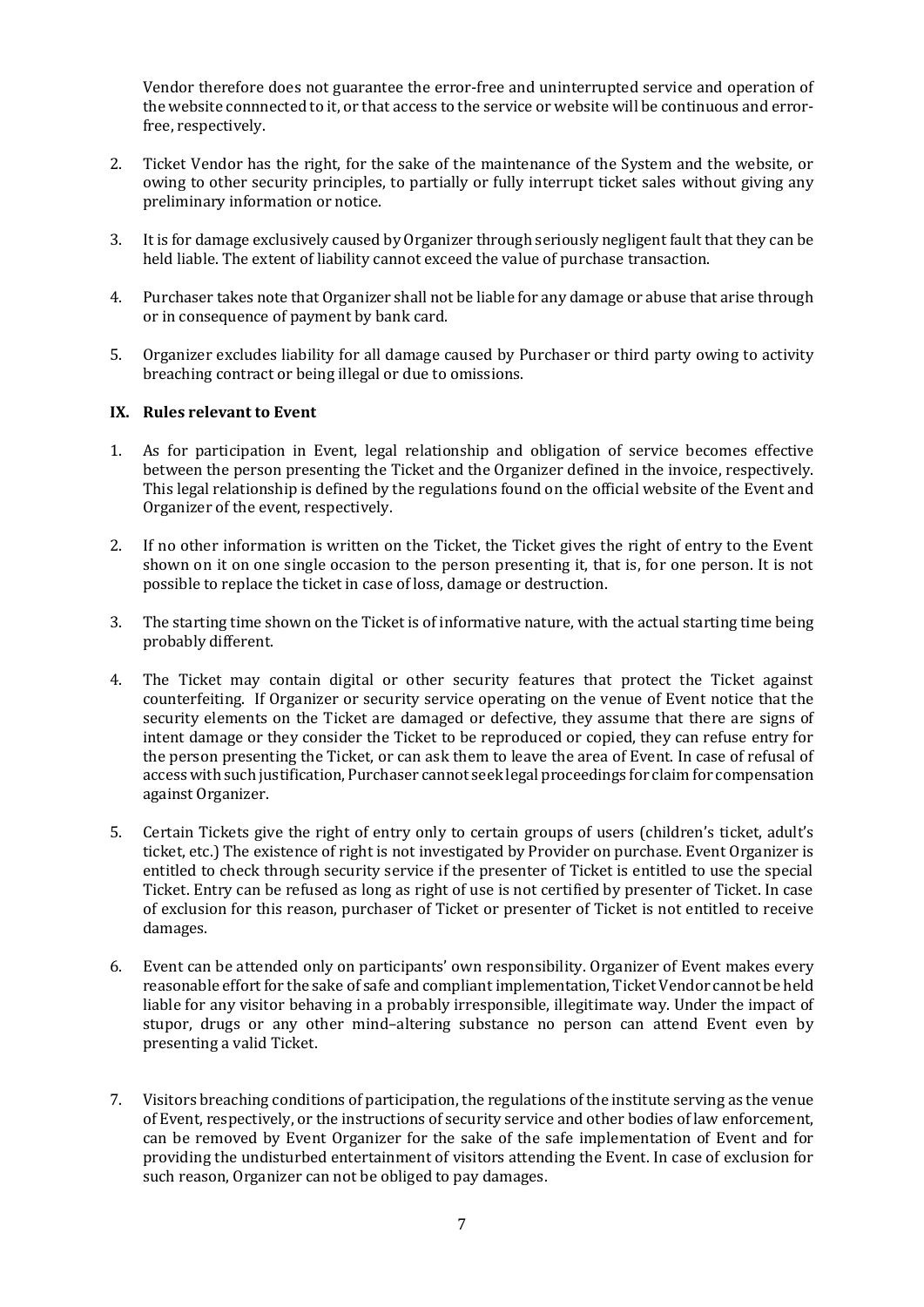- 8. Event Organizer reserves the right to reasonably modify the list of persons as performing artists, participants, speakers, etc. programme points and Event, respectively.
- 9. In case of possible circumvention of Event, Ticket Vendor makes every reasonable effort in order to inform Purchaser and facilitate redemption of tickets.
- 10. Purchaser takes note that in case of cancellation of Event it is Event Organizer who defines the process (ie. bank transfer) of ticket redemption, venue and deadline. Redemption is possible *within a maximum of 30 (thirty) days of limitation period* after announcement, given by Event Organizer, by presenting the original ticket and receipt/invoice certifying purchase. In addition to the price of the Ticket, - which is to be fully redeemed as to its value by the person making redemption – neither Organizer, nor the person making redemption is obliged to refund assumed or real damage or expense of any kind. Except for any case when Event is cancelled due to reasons attributable to Organizer, it is not possible to redeem Tickets.
- 11. It is not considered to be breach of contract if any of the Parties cannot fulfill their contractual obligation owing to force majeur, that is in case of force majeur parties are not liable for damages. Force majeur is the circumstance that cannot be foreseen and cannot be safely addressed with human force, especially, but not exclusively, war, natural occurence, terrorist offence, major strike, disaster affecting masses, *epidemic (pandemic), in case of force majeur, or other case, measures and regulations ordered by the Government,* which do not directly depend on Parties' will and directly prohibit the party from fulfilling their contractual obligation. In the event of force majeure, the Organiser shall be entitled to cancel the Event or reschedule it, and shall inform the Participants thereof without delay.
- 12. The Purchaser is obliged to behave in accordance with the general norms and in compliance with the applicable legal regulations, the GTC and the rules of the House, both on and off the Event premises (including, but not limited to: at other Events organised by the Organizer, at the Organizer's headquarters, in dealings with the Organizer's employees and at other locations connected with the Organizer). The Purchaser must refrain from any manifestation, communication or action that may endanger or harm the personal rights, life, health or physical integrity of others and must act and behave in a civilised manner in accordance with the general rules.
- 13. The Organizer is entitled to refuse entry to a Purchaser who has already been prosecuted by a public authority for violation of the standards set out in paragraph 12 of Clause IX, or who has engaged or has engaged in provocatively anti-communal, violent behaviour that is likely to cause offence or alarm in others, and to terminate the legal relationship between the parties with immediate effect (hereinafter referred to as "Unauthorised Participant").

# **X. Intellectual property**

- 1. All trademarks presented on the present website form exclusive property of Organizer or other property right holders, respectively. These trademarks cannot be used, distributed or published by third party in any way without the explicit and prior written approval of Organizer or other property right holders.
- 2. Content on the website is under copyright protection, copyrights relevant to it are possessed by Organizer. Content, materials, photos and other documents cannot be used, copied, distributed and published by third parties without the explicit prior written approval of Organizer.

### **XI. Complaint handling**

1. Purchaser's complaints relevant to service under the present GTC can be submitted at the contact, presented in Point I. of Organizer's GTC.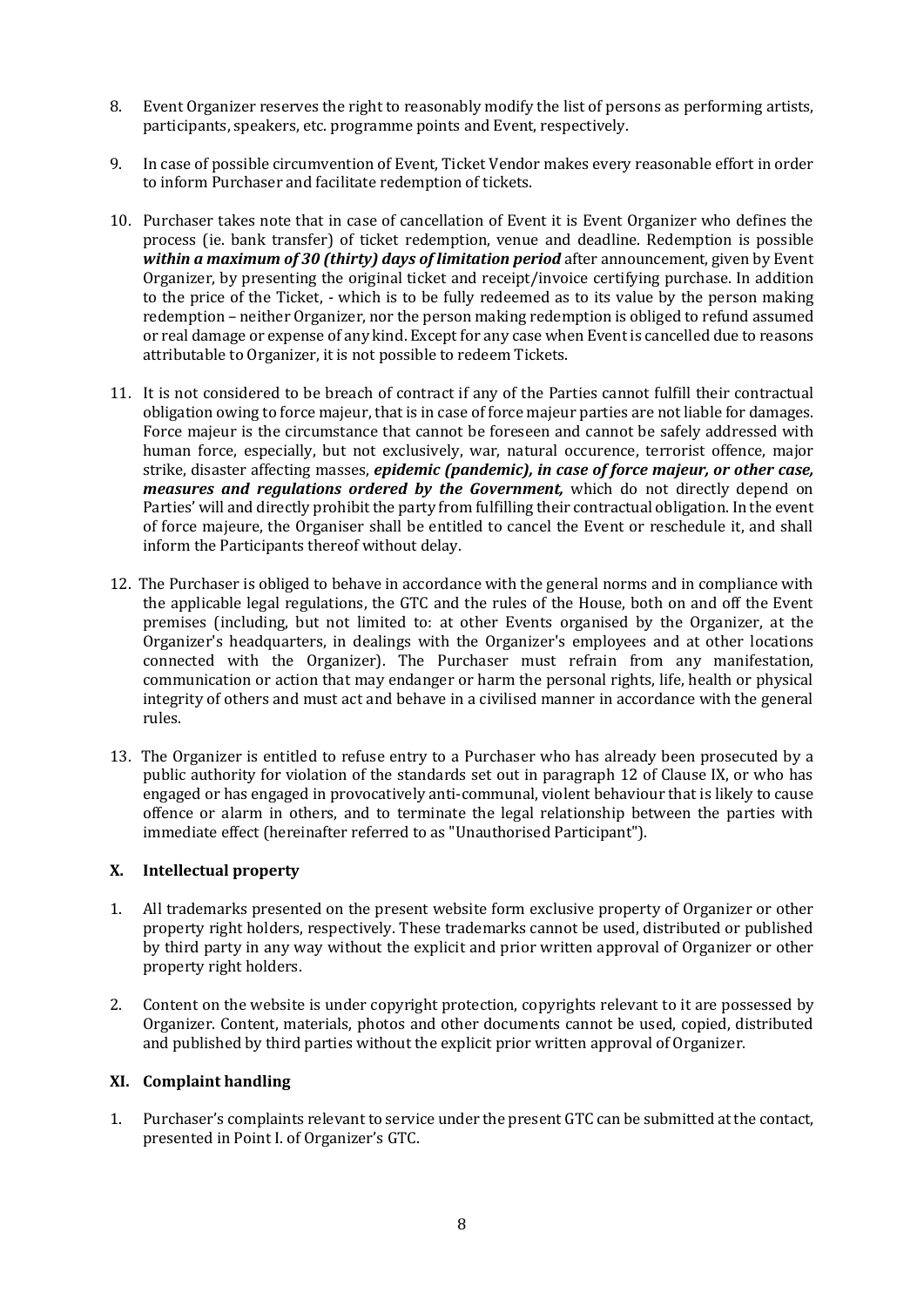- 2. Purchaser can communicate their complaint directly relevant to the service detailed in the present GTC, either orally or in writing, with Organizer. Organizer addresses the oral complaint instantly and, if possible, remedies it immediately. If Purchaser does not approve of the handling of complaint, or instant investigation of the complaint is not possible, Ticket Vendor shall, without delay, take minutes of the complaint as well as of their standpoint relevant to it, and a copy of the minutes shall be personally handed over to Purchaser on the spot, in case of a complaint communicated personally, while, in case of a complaint communicated through telephone or by using other electronic news service, the minutes shall be sent to Purchaser together with the reply with merits, at the latest.
- 3. The written complaint is replied by Organizer in writing within thirty days of receiving it and sends it to Purchaser, primarily to the e-mail address given by Purchaser. Organizer shall justify their standpoint refusing the complaint. In case of refusing the complaint, Organizer shall inform Purchaser in writing of the authority or panel of conciliation the proceedings of which can be initiated depending on the feature of complaint. The postal address of the competent authority or panel of conciliation relevant to the seat of Organizer shall be provided.
- 4. Organizer does not perform any public service activity, thus, is not subject to special laws relevant to providers performing such activities (operation of special customer service, prolonged opening hours, preliminary appointment-making, continuous accessibility, five-minute log-in time, rapporteur for purchaser protection, etc. )
- 5. Purchaser shall turn to Provider with their complaint in connection with the ticket purchase. (Relevant to the actual process of purchase).

## **XII. Final provisions**

1. The present GTC was written in Hungarian and English language, in its interpretation as well as in the issues not regulated in the GTC, the rules of Hungarian law are governing.

# *Valid and applicable from: 2nd of May 2022*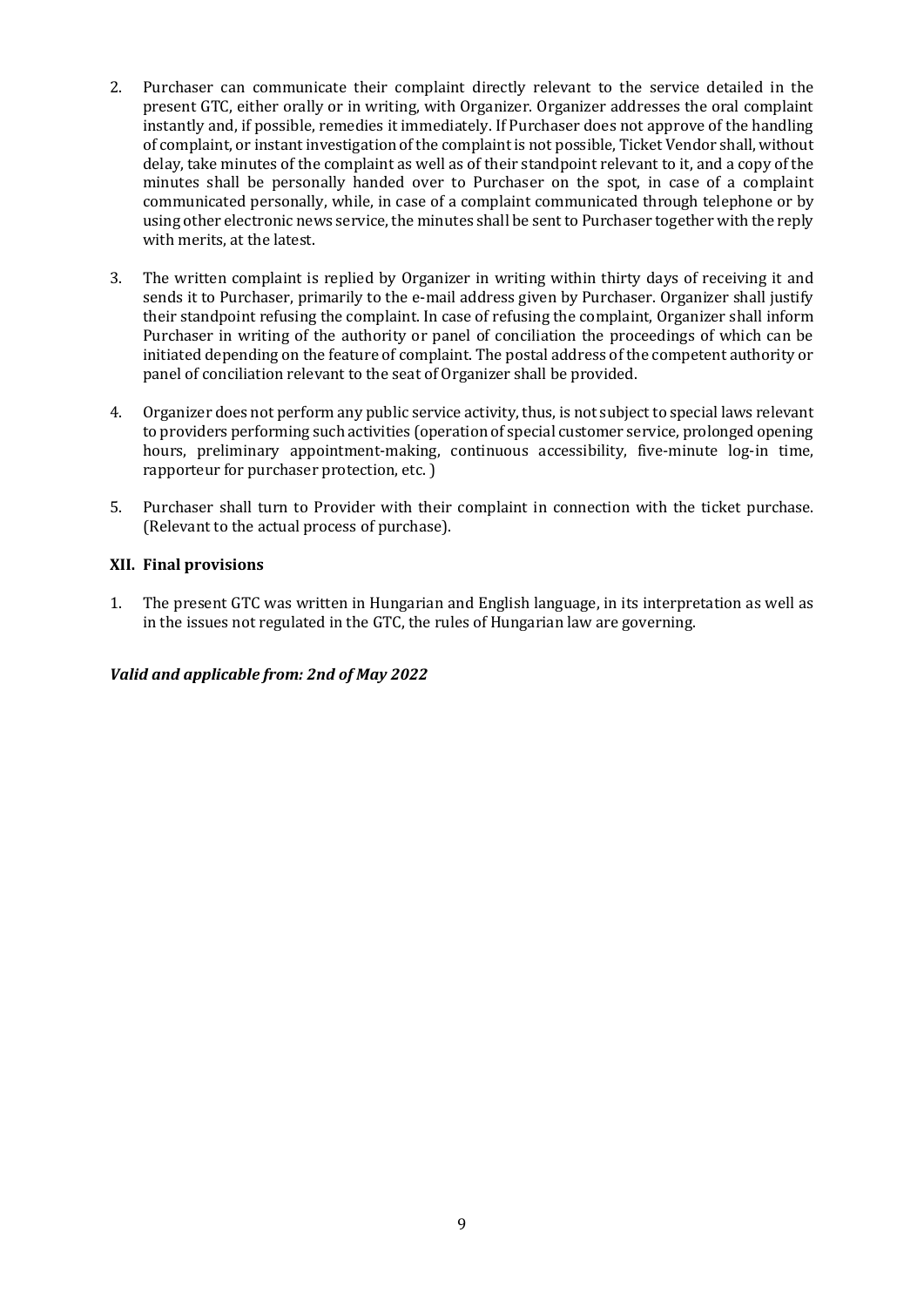# **GENERAL SERVICES AGREEMENT (GSA)** - *in single structure with modifications -*

## **I.General provisions**

Particulars of Event Organizer (hereinafter: Event) as well as operator of website (hereinafter Organizer):

| Organizer's name:                                     | Brain Bar Korlátolt Felelősségű Társaság |
|-------------------------------------------------------|------------------------------------------|
| <b>Seat and Postal Address:</b>                       | 1122 Budapest, Székács utca 29.          |
| <b>Authority of Registration:</b>                     | Fővárosi Törvényszék Cégbírósága         |
| <b>Business Registration Number:</b>                  | 01-09-285175                             |
| Tax Number:                                           | 25714009-2-43                            |
| E-mail:                                               | tickets@brainbar.com                     |
| <b>Customer Service competent in ticket purchase:</b> | tickets@brainbar.com                     |
| Complaint handling service competent in ticket        | tickets@brainbar.com                     |
| <i>purchase:</i>                                      |                                          |

- 1. The present GSA defines terms and conditions between Organizer and the natural person-teacher and student (hereinafter: Participant) using the present Internet platform, and of using free tickets and passes (hereinafter: Tickets) to the Event, as well as rights and obligations between the parties. According to the present GSA, the person possessing a valid student card at the time of filling in the questionnaire, qualifies as student, and the person possessing a valid pedagogue's certification at the time of filling in the questionnaire, qualifies as teacher.
- 2. Organizer, in case of students and teachers voluntarily filling in the questionnaire found on the website, provides free Tickets according to the content of the present GSA.
- 3. Organizer operates an online Internet system (hereinafter: System) to facilitate acquisition of free tickets and passes for teachers and students to the Event.
- 4. Free Tickets requested through the System for Participant are provided by Event Organizer. The implementation of Event as announced is the obligation of the organizer of the event whose particulars are included in the Event data sheet and the Ticket.
- 5. Services as in the present GSA can be received by natural persons over the age of 16. Participant accepts the provisions of the present GSA by pressing the 'check-box' key on the website. After concluding the contract, Participant declares that they took note of and accepted as obligatory to themselves the terms and conditions in the present GSA – thus, especially the information included in Point II of GSA.
- 6. The contract concluded qualifies as a written one, the conclusion of the contract is certified by the particulars given by Participant and electronically saved, which particulars are safeguarded by Organizer for five years after conclusion of contract. The data typed by Participant, data relevant to the product and safeguarded in the system of the Organizer, confirmation of the transaction and the wording of GSA, respectively, form together the written contract. The contract concluded is not separately filed by Organizer, but ensures the safeguarding, made possible by the rules of GDPR, of the wording of GSA of the day as well as the data and confirmations mentioned in the previous sentence.
- 7. Organizer informs Participant and Participant explicitly takes note that Organizer is entitled to modify GSA without prejudice. In case of modification of GSA, Organizer informs Participant by publishing it on its website.
- **I. Prior information relevant to conclusion of distance contracts as per Government Decree 45/2014. (II. 26) Par.11. on distance contracts**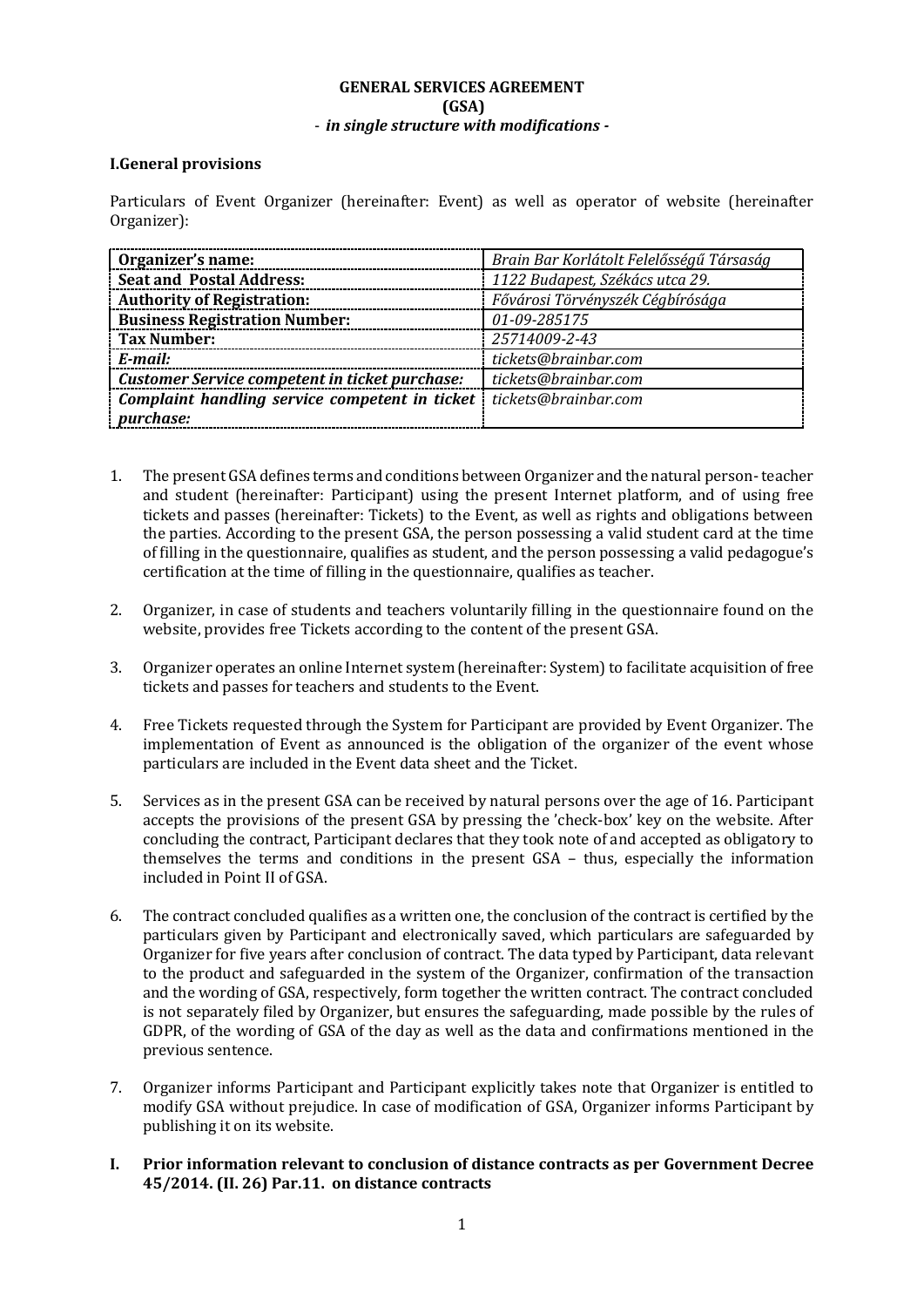- 1. Dear Participants, we request you to kindly take note of and accept the following:
	- o The essential features of the Event in question can be found on the website of the Event. (www.brainbar.com). Comprehensive information can be found on the website on the tickets currently available as well as on their prices. Prices include VAT. Participant can see all particulars on Organizer's website, without registration.
	- $\circ$  The name and contact (seat, postal address, telephone number, e-mail address) of the Organizer are included in Point I of GSA. The name and other identifying particulars of the Organizer are found on the Ticket as well as on the invoice/receipt.
	- $\circ$  The place of Organizer's business activity is the seat shown in Point I. Customer can address their complaint to any of the contacts presented in Point I. Regulations relevant to complaint handling are presented in Point XI of the present GSA.
	- o The full amount of the countervalue for the contracted product or service, respectively, containing VAT, is shown on the purchase platform, where the gross ticket prices, handling charges and possible transport fees are presented. In addition to the gross prices shown here the customer shall not have any additional costs. The amount of the financial reward includes all the costs relevant to the purchase in question.
	- o The contract between the Organizer and the Participant is concluded for definite duration of time until the date of the Event (Until the end of the day that can be attended with the Event Ticket). The Organizer does not apply any contracts for indefinite duration, nor float fee contracts. The contract shall not be modified to be valid for an undetermined period of time.
	- o As the countervalue of the internet, mobile or other electronic connection (cell phone, telephone, computer, etc.), possibly a special method of payment .e.g.: mobile payment) for the sake of implementing the purchase, on the basis of the Participant's individual subscription or other contract, their telecommunications provider may charge a fee. The Organizer itself, however, does not apply any premium rate service.
	- $\circ$  The prices presented include the full amount of the financial reward increased by tax, expressed in Hungarian Forint, that is, they include the amount of VAT. Due to the nature of service there is no possibility for presenting unit prices. If the Participant is to pay handling fee for using the System, the System will show it exactly during the purchasing process. The handling fee is the fee for the service of the Provider, it is not the amount calculated because of using a bank card or other methods of payment. The selected methods of payment may induce further costs that are shown exactly by the System. The total amount of the countervalue includes all the costs. There is no possibility to deliver e-tickets, they are sent by the Provider electronically.
	- $\circ$  Information relevant to the conditions of exercising rights of withdrawal and termination of the customer is included in Point VII of the present GSA.
	- o Rules relevant to vices des cachés and product warranty are detailed in Point VII of the present GSA.
	- o Organizer does not perform transactions through the course of which due to the exercise of rights of withdrawal and termination customer would be obliged to reimburse Organizer's reasonable costs.
	- o In the course of purchase/request, Participant does not have any obligations apart from paying the countervalue (filling in the questionnaire and sending it). Participant does not provide any deposit or other collateral for Organizer.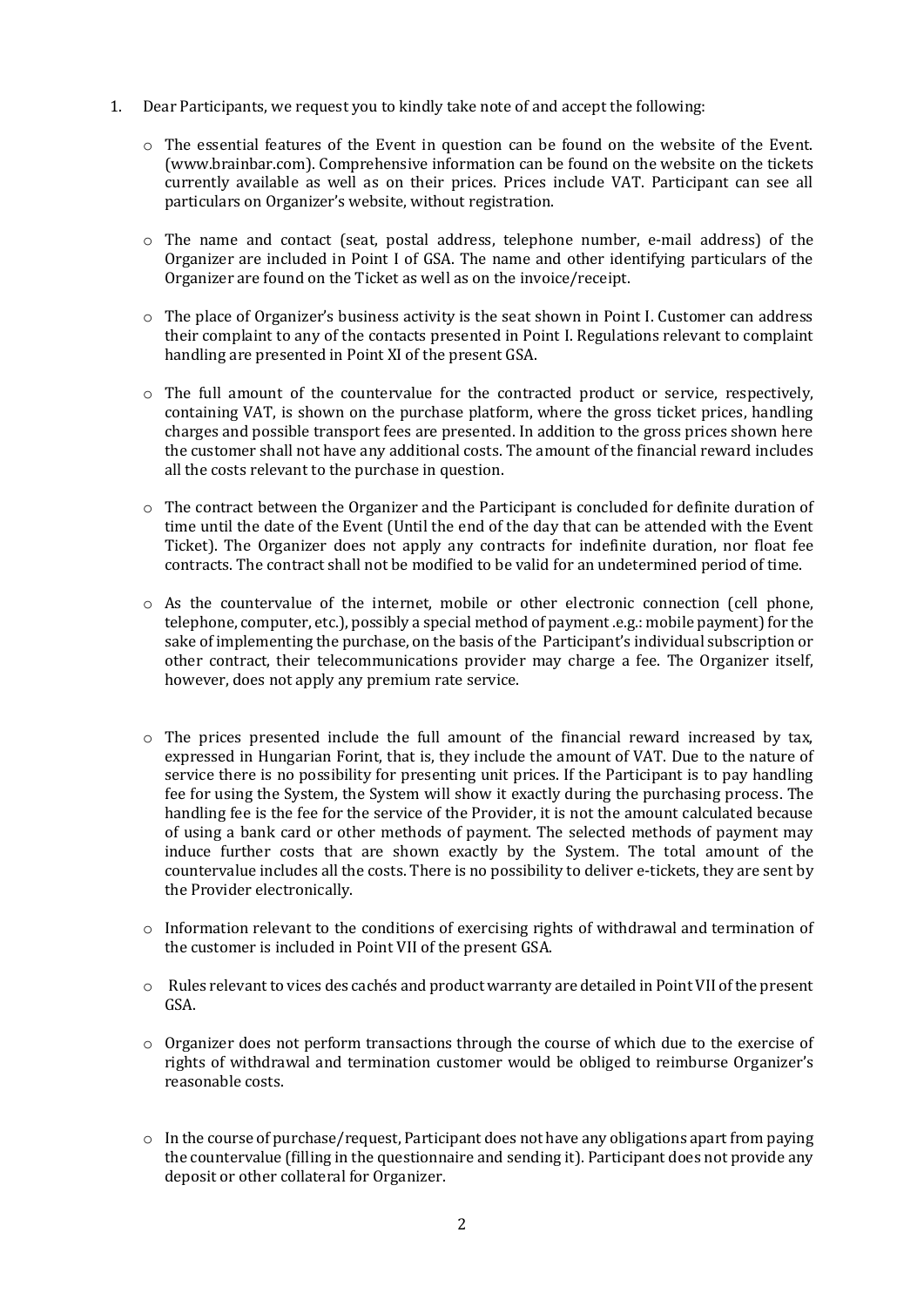- $\circ$  For the sake of the operation of the digital data content and technical protection, Organizer stores the data content on several hard discs on servers equipped with security systems. In case any of the hard discs get damaged, the system remains fully operational even with the remaining hard discs. Regular data backup of the full data content is performed, thus, in case of a problem, the original data content can be restored.
- o Organizer stores the upcoming data in MSSQL and MySQL data basis. Sensitive data are stored with encryption of appropriate strength.
- $\circ$  In case of a possibly arising legal dispute between Participant and Organizer, Participant is entitled to initiate out-of-court settlement through any of the contacts defined in the present GSA
- o It is possible to settle disputes (costumers' dispute) in out-of-court settlement between customer and enterprise/company/business relevant to product quality and safety, the application of product liability rules, service quality, furthermore the conclusion and fulfilment of the contract between the parties, before a Panel of Conciliation. The name of the Panel of Conciliation competent according to the seat of Organizer is: Budapesti Békéltető Testület, (Budapest Panel of Conciliation)seat: 1016 Budapest, Krisztina krt. 99. III. em. 310., postal address: 1253 Budapest, Pf.: 10.

### **II. Data policy**

1.Provider is entitled to reject Participant's order in a justified case, especially in the case of receiving false or incorrect data and any kind of abuse of System or Tickets, respectively.

2.Participant is held fully liable in connection with their user name-password pair to their account and all types of purchases and activities through it, respectively.

3.Participant declares that their data have been given in true manner on Organizer's website and in the System, respectively. Organizer excludes liability for damages due to misused, incorrect or false data or e-mail address given during purchase. Provider and Organizer are liable for fulfilment and invoicing according to the data given by Participant. Organizer is entitled to delete obviously misused or false data, furthermore, they have the right to check Participant's authenticity. In case Organizer issues Tickets to individual names, those not being transferable, Provider is entitled to check Participant's data in compliance with the way required by Organizer.

4. Organizer handles Participant's data primarily for the purpose of fulfilment of the contract concluded with Purchaser.

5. Relevant to handling, storing personal data, Organizer and the possible data processors address them with reasonable care according to the Privacy Policy published ont he Organiser's website. For possible damages caused by attacks despite reasonable care, however, Organizer, provider and data processors cannot be held liable.

### **III. The process of request for free tickets**

- 1. It is possible to request free Tickets, by filling in the questionnaire on the website in a valid way and by sending it to Organizer by pressing the 'Done' key.
- 2. Organizer reviews and checks questionnaires after receiving them to see if they were filled in in a valid way. After checking the questionnaires, within 14 days before the starting day of the Event at the latest, Organizer sends confirmation to inform if the submitter of the questionnaire is entitled to receive a free ticket.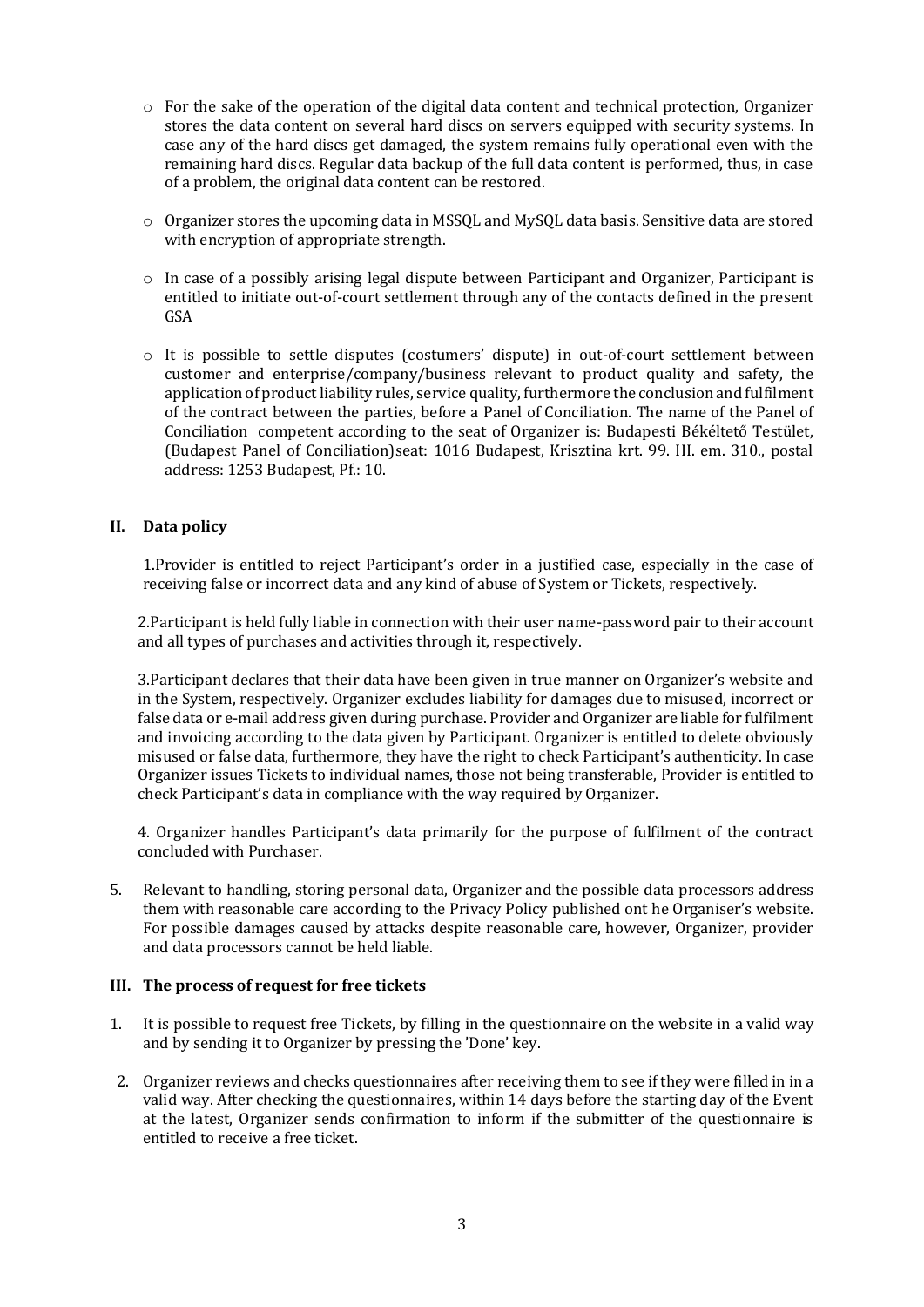- 3. If Participant is entitled to the free Ticket, the Ticket is sent by Organizer by e-mail to Participant prior to the starting day of Event.
- 4. The Participant who is not entitled to the free Ticket according to the above, can purchase it on the attached link ont he Organiser website, according to the conditions defined there.
- 5. The questionnaire is valid if Participant provides replies that are worth of assessment and accepts the present GSA and Confidentiality Information, respectively.
- 6. The e-mail confirming request is sent by Organizer to the e-mail address given by Participant. For all damage deriving from providing incorrect e-mail address, Participant is held liable.
- 7. Determination of Ticket prices is conferred solely on Organizer. Organizer reserves the right to change the Ticket price at any time. The right to modify prices does not apply to already initiated purchases.
- 8. Electronic certificates of request are stored at Organizer's own seat, at the server park appropriate for storing servers, respectively, while invoices in electronic form are safeguarded on the server of the Event Organizer's own at their seat.

### **VI. Ticket types**

- 1. **E-ticket**. Following the request, Organizer sends an e-mail to the e-mail address given by the Participant, which is in the form of a link to be clicked on, or is an attachment, or is on a so-called landing page containing the e-ticket. The e-ticket is a full - value electronic ticket. The series of numbers and bar code on the e-ticket contains all the necessary information for electronic entry. The bar code can be checked electronically also on the venue of the Event.
- 2**. Self-printed ticket** For consequences and damage deriving from loss, theft, defective printing, copying, multiple printing, it is solely Participant who is held liable. Entry is made according to the first validation. Thus, the first ticket is valid that was accepted for entry with the given bar code by the Event Organizer's entry system. All further attempts of entry are invalid and therefore become ineffective, consequently, the presenter of such ticket can be rejected to enter independently of the fact that the person presenting it is the same as the one originally purchasing the e-ticket.

#### **VII. Right of withdrawal and termination, garantie des vices cachés and product warranty**

- 1. Request can be interrupted at any time, without consequences by clicking key'X'. Participant cannot exercise their right of withdrawal or termination if the Ticket to the Event is valid for a given date (given day or deadline). In this case, Organizer is not in the position to either redeem the Ticket or reimburse the value of the purchase.
- 2. In this case Organizer is not in the position to redeem the Ticket or reimburse the value of purchase.
- 3. Participant can claim vices des cachés and product warranty defined in Act V. of 2013. on the Civil Code. Regarding the nature ofthe product as of the present GSA claims relevant to vices dés cachés and product warranty, can be interpreted in a rather narrow sense.
	- 2.1. Vices des cachés

In case of defective fulfilment of Organizer, Participant can seek claims of vices des cachés against the enterprise/company/business as of the following:

They can request correction or replacement, except for the case when fulfilment of claim selected from these is impossible or it would mean disproportionate additional costs for the enterprise/company/business, compared to the fulfilment of other claim of theirs. If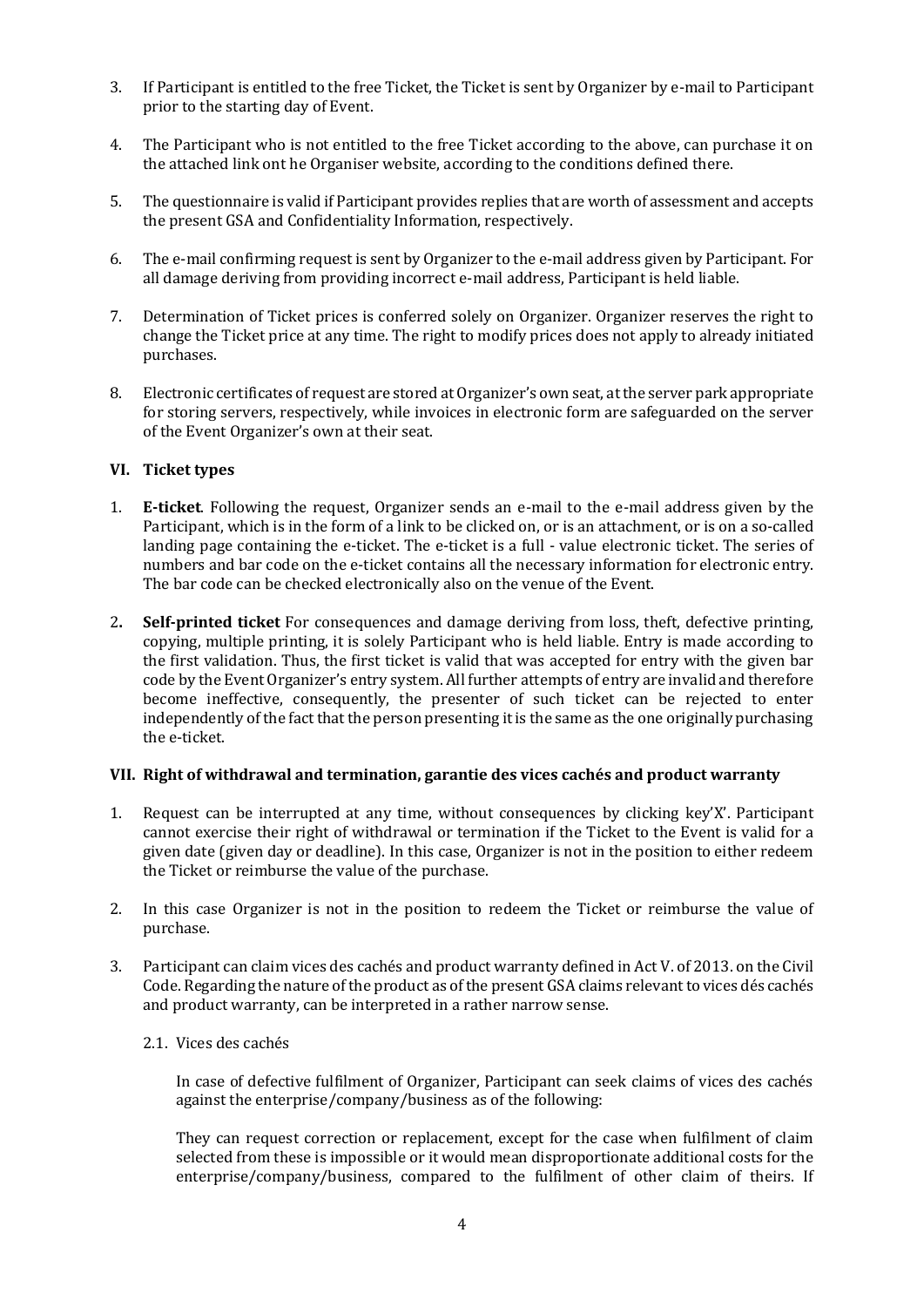correction or replacement was not requested, or could not be requested, respectively, the proportionate reduction of countervalue can be claimed or the defect can be repaired by the Participant at enterprise's cost or Participant can get someone else to repair it, respectively, or – as a last resort – they can withdraw from the contract. Participant can change from their selected right of vices des cachés to other, the cost of which change, however, shall be borne by Participant, except for the case when it was justified or it was the enterprise that gave grounds for it.

Participant shall communicate the defect immediately after having discovered it, but not later than within the period of two months after discovering the defect. At the same time, Participant cannot seek legal proceedings regarding their rights of vices des cachés after the two-year limitation period from fulfilment of the contract.

Within six months from fulfilment, apart from communicating the defect, there is no other condition of seeking legal proceedings regarding vices des cachés if it is certified that the product or service, respectively, was provided by Organizer. Following the six months after fulfilment, however, Participant shall prove that the defect discovered by them had already existed at the date of fulfilment.

2.2. Product warranty

In case of defect of goods (product) Participant – as to their choice – can seek legal proceedings regarding vices des cachés or product warranty.

As a claim for Product warranty, only the repair or replacement of defective goods can be requested.

The product is defective when it does not meet the quality requirements effective at marketing or it does not have the features described in the manual provided by the manufacturer.

Claim for product warranty can be sought in two years from the product being marketed by the manufacturer. The right to do this is lost past this deadline.

Claim for product warranty can exclusively be exercised against the manufacturer or distributor of the goods. In case of product warranty claim, it is the Participant who shall prove the defect of the product.

### **VIII.Limitations of service**

- 1. Participant takes note that due to the nature of Internet, the continuous operation of the System may be interrupted without the preliminary information and intent of Organizer. Organizer therefore does not guarantee the error-free and uninterrupted service and operation of the website connnected to it, or that access to the service or website will be continuous and errorfree, respectively.
- 2. Organizer has the right, for the sake of maintenance of the System and the website, or owing to other security principles, to partially or fully interrupt ticket sales without giving any preliminary information or notice.
- 3. It is for damage exclusively caused by Organizer through seriously negligent fault that they can be held liable. The extent of liability cannot exceed the value of purchase transaction.
- 4. Organizer excludes liability for all damage caused by Participant or third party owing to activity breaching contract or being illegal or due to omissions.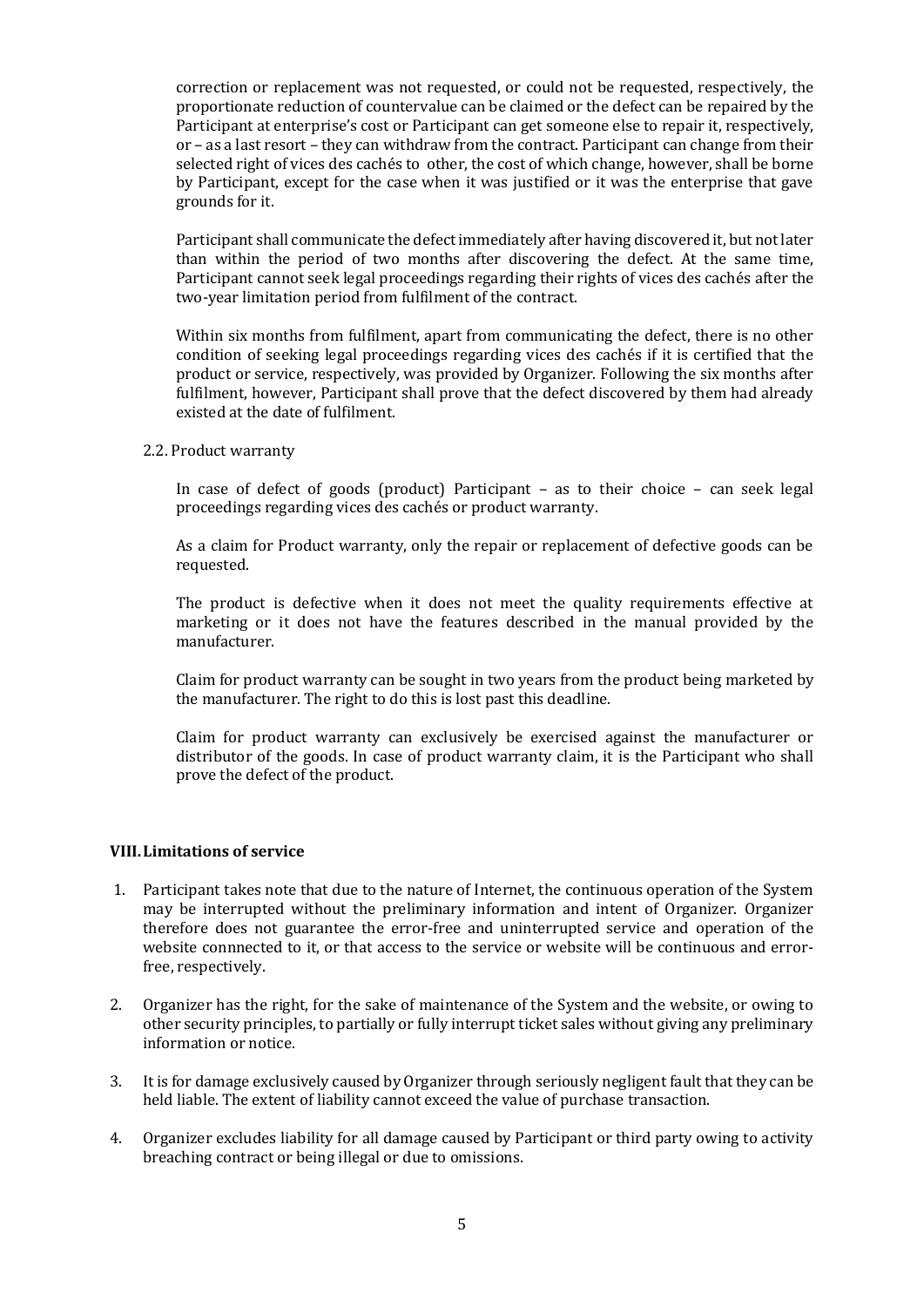### **IX. Rules relevant to Event**

- 1. As for participation in Event, legal relationship and obligation of service becomes effective between the person presenting the Ticket and the Organizer defined in the invoice, respectively. This legal relationship is defined by the regulations found on the official website of the Event and Organizer of the event, respectively.
- 2. If no other information is written on the Ticket, the Ticket gives the right of entry to the Event shown on it on one single occasion to the person presenting it, that is, for one person. It is not possible to replace the ticket in case of loss, damage or destruction.
- 3. The starting time shown on the Ticket is of informative nature, with the actual starting time being probably different.
- 4. The Ticket may contain digital or other security features that protect the Ticket against counterfeiting. If Organizer or security service operating on the venue of Event notice that the security elements on the Ticket are damaged or defective, they assume that there are signs of intent damage or they consider the Ticket to be reproduced or copied, they can refuse entry for the person presenting the Ticket, or can ask them to leave the area of Event. In case of refusal of access with such justification, Participant cannot seek legal proceedings for claim for compensation against Organizer.
- 5. Certain Tickets give the right of entry only to certain groups of users (children's ticket, adult's ticket, etc.) The existence of right is not checked by Provider on purchase. Event Organizer is entitled to check through security service if the presenter of Ticket is entitled to use the special Ticket. Entry can be refused as long as right of use is not certified by presenter of Ticket. In case of exclusion for this reason, purchaser of Ticket or presenter of Ticket is not entitled to receive damages.
- 6. Event can be attended only on participants' own responsibility. Organizer of Event does their best for the sake of safe and compliant implementation, Ticket Vendor cannot be held liable for any visitor behaving in a probably irresponsible, illegitimate way. Under the impact of stupor, drugs or any other mind–altering substance no person can attend Event even by presenting a valid Ticket.
- 7. Visitors breaching conditions of participation, the regulations of the institute serving as the venue of Event, respectively, or the instructions of security service and other bodies of law enforcement, can be removed by Event Organizer for the sake of the safe implementation of Event and for providing the undisturbed entertainment of visitors attending the Event. In case of exclusion for such reason, Organizer can not be obliged to pay damages.
- 8. Event Organizer reserves the right to reasonably modify the list of persons as performing artists, participants, speakers, etc. programme points and Event, respectively.
- 9. In case possible circumvention of Event, Organizer makes every reasonable effort in order to inform Participant of their rights and obligations.
- 10. Participant takes note that in case of cancellation there is no possibility to redeem tickets due to the fact that they are free. The Participant acknowledges that in the event of cancellation of the Event, the Event Organizer shall determine the process (ie: bank transfer), venue and deadline for redemption of tickets. Redemption is possible within a **time limit of 30 (thirty) days** from the date of the announcement, upon presentation of the original ticket and the receipt/invoice proving the purchase. Neither the Organiser nor the redeemer shall be liable for any loss or expense, whether actual or alleged, in addition to the price of the Ticket, which the redeemer shall be obliged to redeem for its full value. Except in the case of non-attendance of the Event for reasons attributable to the Organiser, no refund of Tickets shall be possible.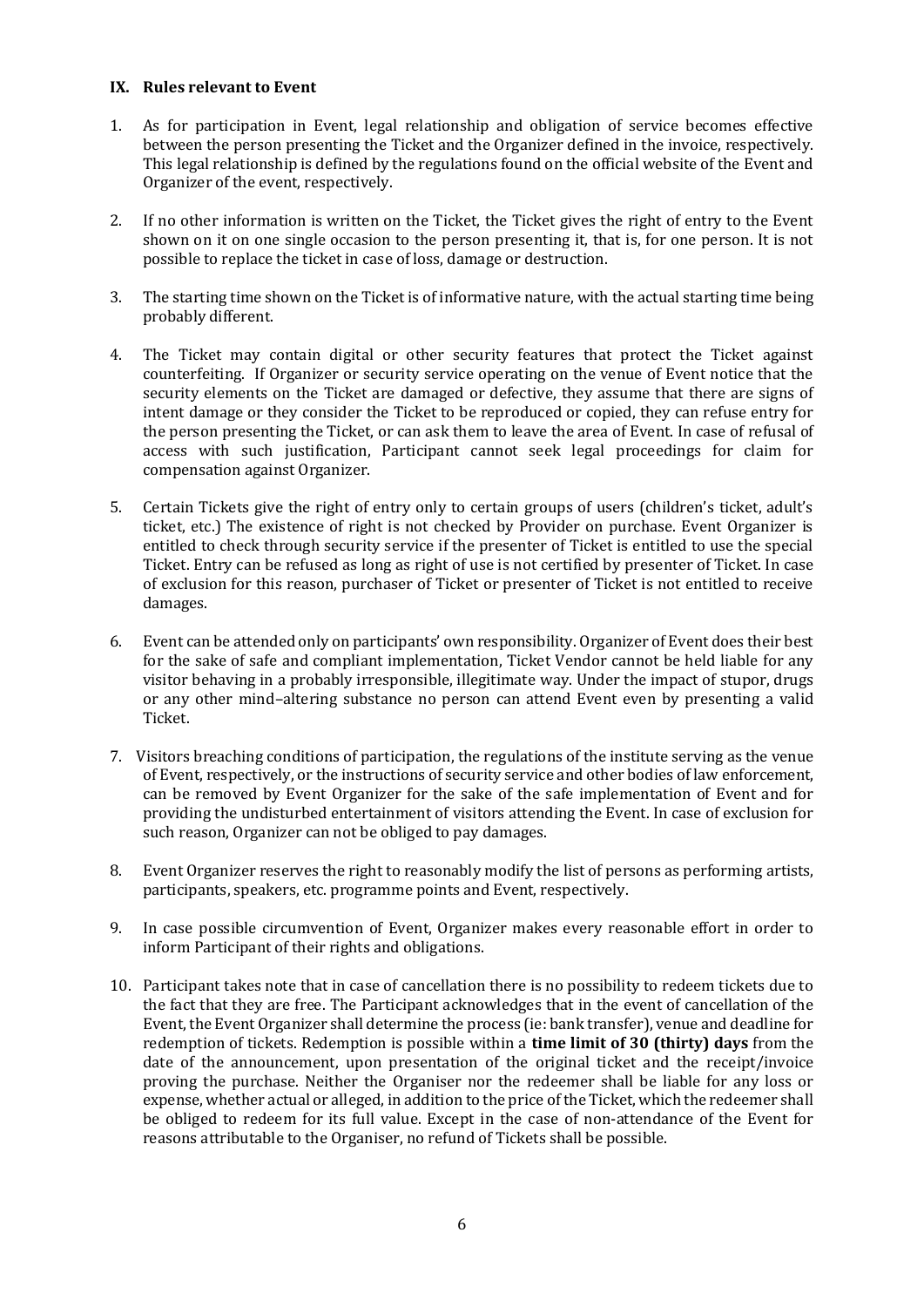- 11. It is not considered to be breach of contract if any of the Parties cannot fulfill their contractual obligation owing to force majeur/Act of God, that is in case of force majeur/Act of God parties are not liable for damages. Force majeur/Act of God is the circumstance that cannot be foreseen and cannot be safely addressed with human force, especially, but not exclusively war, natural occurence, terrorist offence, major strike, disaster affecting masses, *epidemic (pandemic), in case of force majeur/Act of God, or other case, measures and regulations ordered by the Government,* which do not directly depend on Parties' will and directly prohibit the party from fulfilling their contractual obligation.
- 12. The Participant shall behave in accordance with the general norms and in compliance with the applicable legal regulations, the GTC and the rules of the House, both on and off the Event premises (including, but not limited to: at other Events organised by the Organiser, at the Organiser's headquarters, in dealings with the Organiser's employees and at other locations connected with the Organiser). The Customer must refrain from any manifestation, communication or action that may endanger or harm the personal rights, life, health or physical integrity of others and must act and behave in a civilised manner in accordance with the general rules.
- 13. The Organiser is entitled to deny entry to a Participant who has already been prosecuted by a public authority for violation of the standards set out in paragraph 12 of Section IX, or who has engaged or has engaged in provocatively anti-communal, violent behaviour that is likely to cause offence or alarm in others, and to terminate the legal relationship between the parties with immediate effect (hereinafter referred to as "Unauthorised Participant ").

## **X. Intellectual property**

- 1. All trademarks presented on the present website form exclusive property of Organizer or other property right holders, respectively. These trademarks cannot be used, distributed or published by third party in any way without the explicit and prior written approval of Organizer or other property right holders.
- 2. Content on the website is under copyright protection, copyrights relevant to it are held by Organizer. Content, materials, photos and other documents cannot be used, copied, distributed and published by third parties without the explicit prior written approval of Organizer.

# **XI.Complaint handling**

- 1. Participant's complaints relevant to service under the present GSA can be submitted at the contact presented in Point I. of Organizer's GSA
- 2. Participant can communicate their complaint directly relevant to the service detailed in the present GSA, either orally or in writing, with Organizer. Organizer addresses the oral complaint instantly and, if possible, remedies it immediately. If Participant does not approve of the handling of complaint, or instant investigation of the complaint is not possible, Organizer shall, without delay, take minutes of the complaint as well as of their standpoint relevant to it, and a copy of the minutes shall be personally handed over to Participant on the spot, in case of a complaint communicated personally, while, in case of a complaint communicated through telephone or by using other electronic news service, the minutes shall be sent to Participant together with the reply with merits, at the latest.
- 3. The written complaint is replied by Organizer in writing within thirty days of receiving it and sends it to Purchaser, primarily to the e-mail address given by Participant. Organizer shall justify their standpoint refusing the complaint. In case of refusing the complaint, Organizer shall inform Participant in writing of the authority or panel of conciliation the proceedings of which can be initiated depending on the feature of complaint. The postal address of the competent authority or panel of conciliation relevant to the seat of Organizer shall be provided.